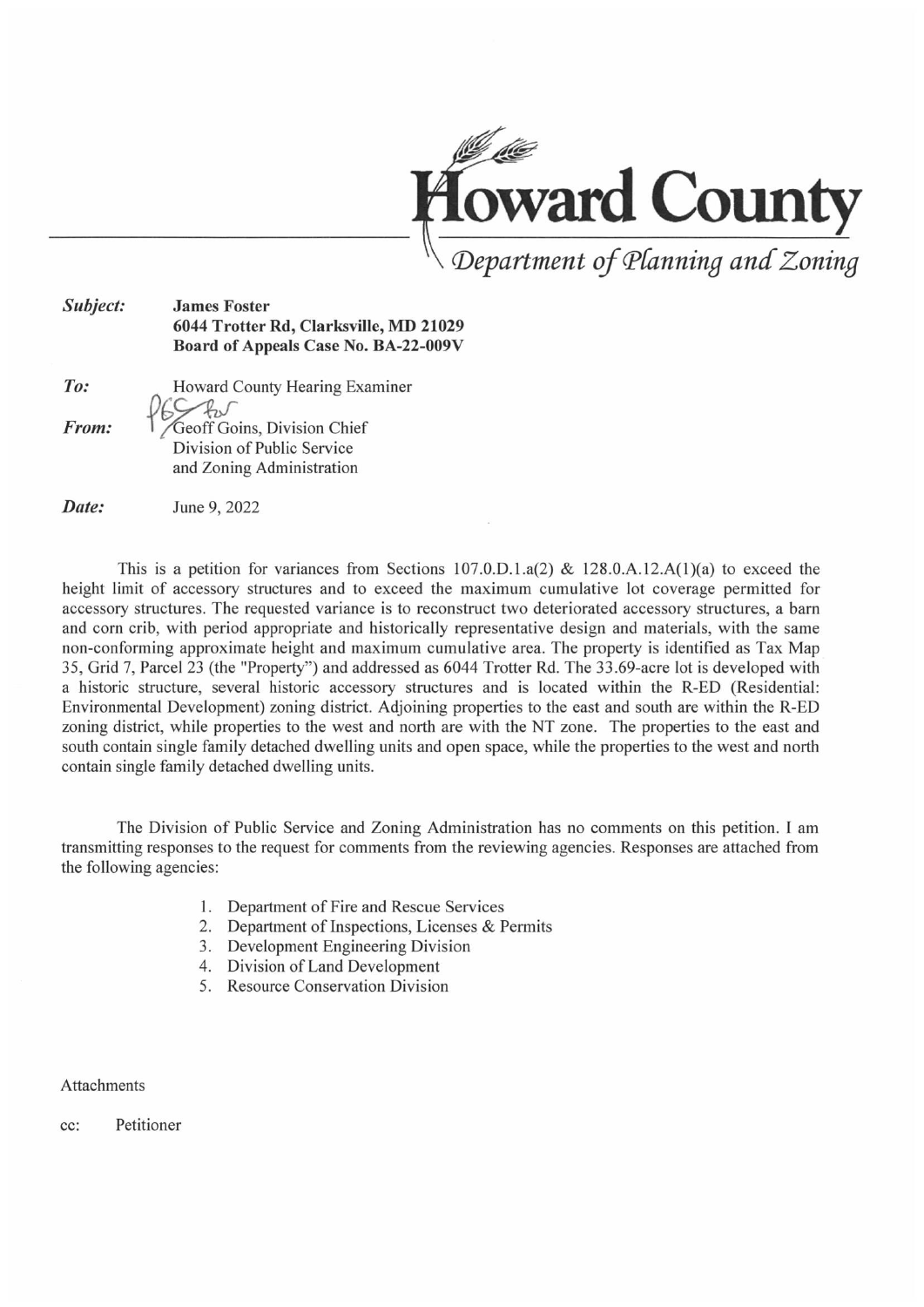## 6044 Trotter Rd

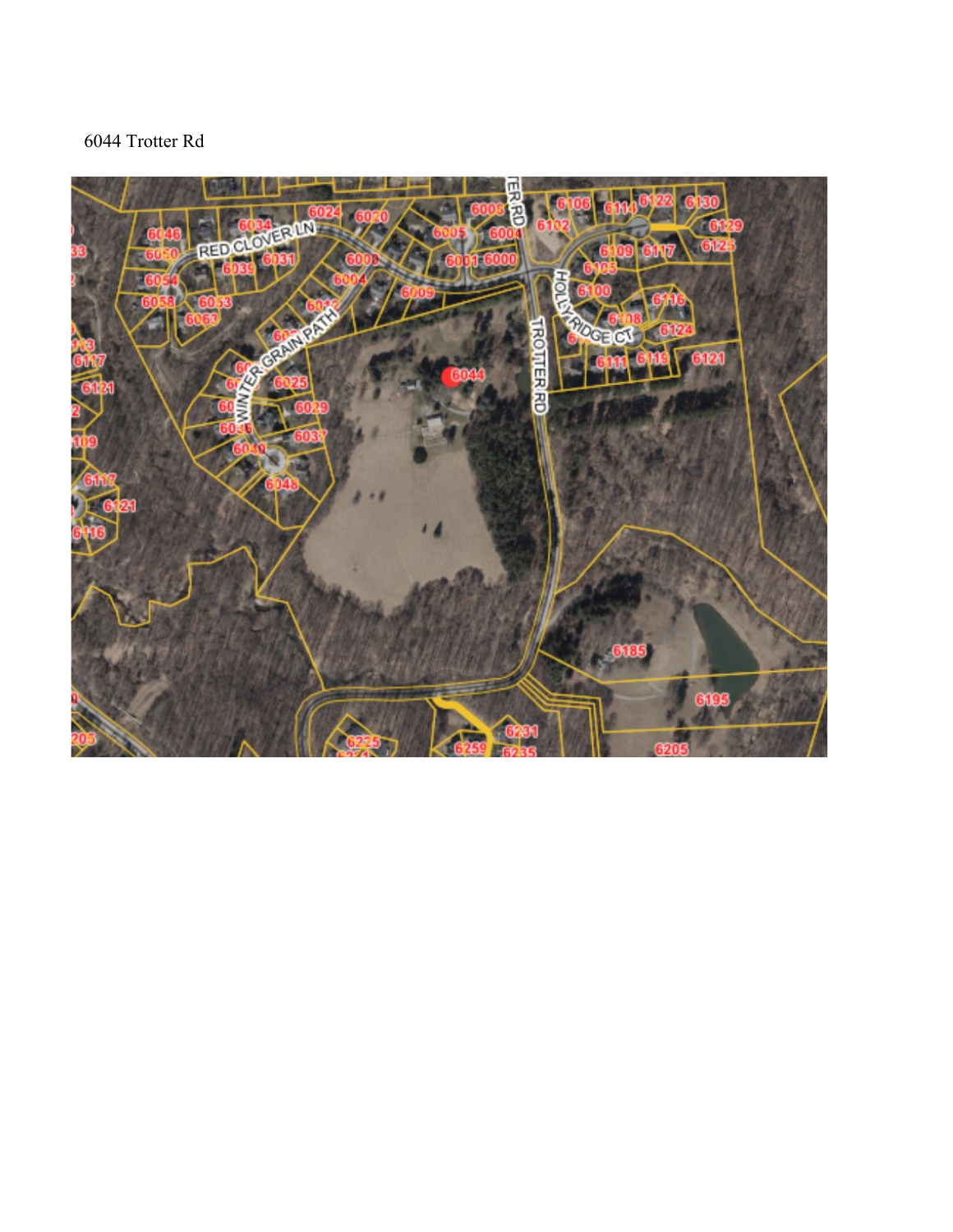|                  |                            | <b>1epartment of Planning and Zoning</b><br><b>Howard County, Maryland</b>                                                                                                                                                                                                                                                                                                                                                                                                                                                                                                                                                                                               |
|------------------|----------------------------|--------------------------------------------------------------------------------------------------------------------------------------------------------------------------------------------------------------------------------------------------------------------------------------------------------------------------------------------------------------------------------------------------------------------------------------------------------------------------------------------------------------------------------------------------------------------------------------------------------------------------------------------------------------------------|
|                  |                            | <b>Recommendations/Comments</b>                                                                                                                                                                                                                                                                                                                                                                                                                                                                                                                                                                                                                                          |
|                  |                            | Date: April 4, 2022                                                                                                                                                                                                                                                                                                                                                                                                                                                                                                                                                                                                                                                      |
|                  |                            | Hearing Examiner TBD<br>Planning Board ________________________Board of Appeals ________________________                                                                                                                                                                                                                                                                                                                                                                                                                                                                                                                                                                 |
|                  |                            |                                                                                                                                                                                                                                                                                                                                                                                                                                                                                                                                                                                                                                                                          |
|                  |                            | Petitioner: James Foster James Foster                                                                                                                                                                                                                                                                                                                                                                                                                                                                                                                                                                                                                                    |
|                  |                            |                                                                                                                                                                                                                                                                                                                                                                                                                                                                                                                                                                                                                                                                          |
|                  |                            | Address of Property: SEE PETITION Andreas and the contract of Property:                                                                                                                                                                                                                                                                                                                                                                                                                                                                                                                                                                                                  |
|                  |                            | Return Comments by 04/18/22 to Public Service and Zoning Administration                                                                                                                                                                                                                                                                                                                                                                                                                                                                                                                                                                                                  |
|                  |                            | Owner: (if other than applicant)                                                                                                                                                                                                                                                                                                                                                                                                                                                                                                                                                                                                                                         |
|                  |                            |                                                                                                                                                                                                                                                                                                                                                                                                                                                                                                                                                                                                                                                                          |
|                  |                            | Petition: SEE APPLICATION                                                                                                                                                                                                                                                                                                                                                                                                                                                                                                                                                                                                                                                |
|                  |                            |                                                                                                                                                                                                                                                                                                                                                                                                                                                                                                                                                                                                                                                                          |
| To:              | $X_{-}$<br>X               | MD Department of Education – Office of Child Care<br>3300 N. Ridge Road, Ste. 190, EC, MD 21043 (Louis Valenti)<br>X Bureau of Environmental Health<br>Development Engineering Division<br>Department of Inspections, Licenses and Permits<br>Department of Recreation and Parks                                                                                                                                                                                                                                                                                                                                                                                         |
|                  | $\mathbf X$<br>$\mathbf X$ | X Department of Fire and Rescue Services<br><b>State Highway Administration</b><br>Sgt. Karen Shinham, Howard County Police Dept.<br>Tom Meunier, Department of Public Works<br>Office on Aging, Terri Hansen (senior assisted living)<br>Police Dept., Animal Control, Deborah Baracco, (kennels)<br>Susan Fitzpatrick, Health Dept. (Nursing & Res. Care)<br>Land Development - (Religious Facility & Age-Restricted<br><b>Adult Housing</b><br>Housing and Community Development<br>Resource Conservation Division - Beth Burgess<br>Route 1 Cases - DCCP - Kristin O'Connor<br>Telecommunication Towers - (Comm. Dept.)<br>Division of Transportation - Dave Cookson |
| <b>COMMENTS:</b> |                            | 10 COMMENTS.                                                                                                                                                                                                                                                                                                                                                                                                                                                                                                                                                                                                                                                             |
|                  |                            |                                                                                                                                                                                                                                                                                                                                                                                                                                                                                                                                                                                                                                                                          |

T:\PubServ\DivForm\commFrm(Rev.2/09)

SIGNATURE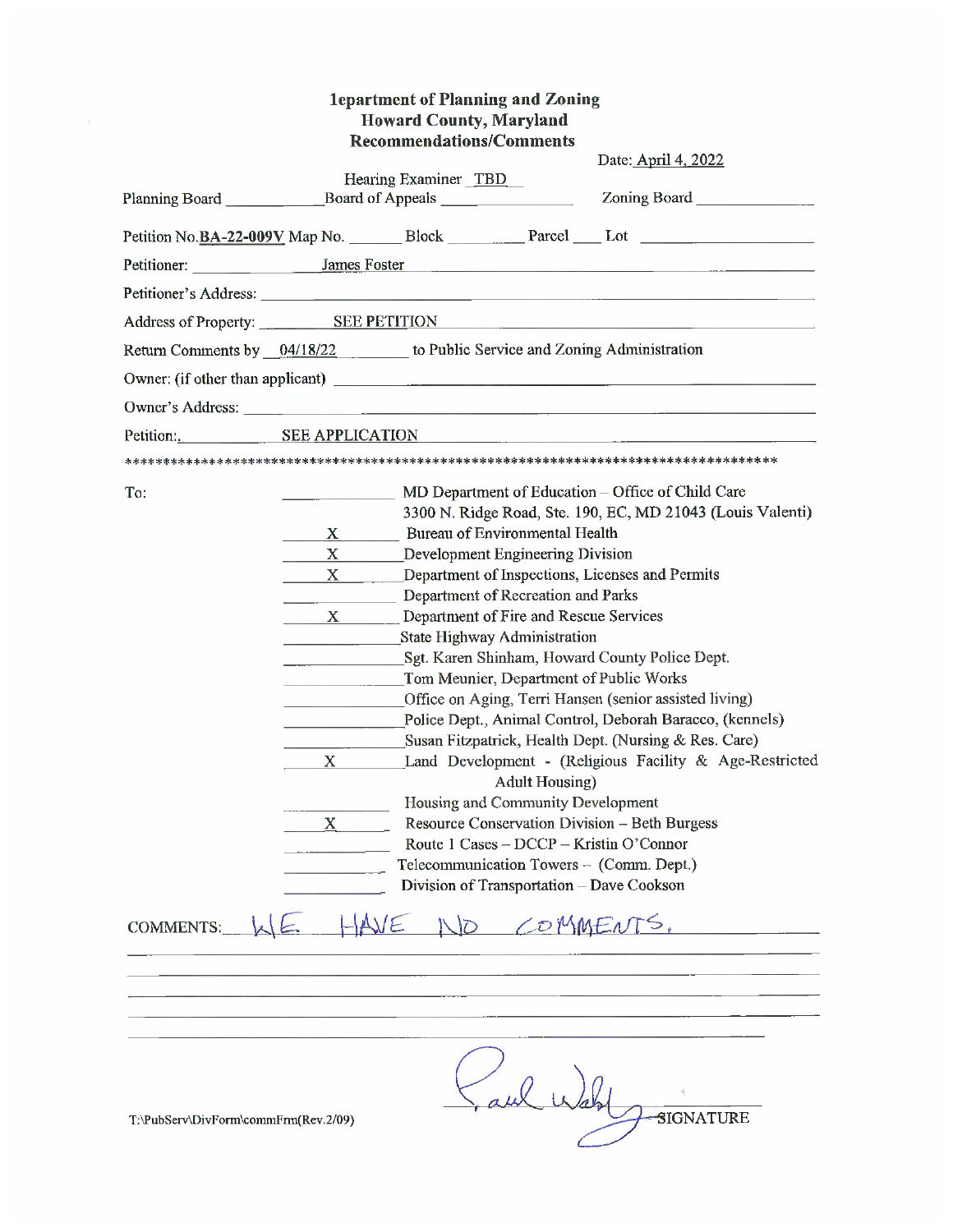#### 1epartment of Planning and Zoning **Howard County, Maryland Recommendations/Comments**

|                                                                                                                                                                                                                   |  |                                                                         |                                                                                                                                                                                                                       | Date: April 4, 2022                                                                                                                                                                                                                                                                                                                                                                                         |  |
|-------------------------------------------------------------------------------------------------------------------------------------------------------------------------------------------------------------------|--|-------------------------------------------------------------------------|-----------------------------------------------------------------------------------------------------------------------------------------------------------------------------------------------------------------------|-------------------------------------------------------------------------------------------------------------------------------------------------------------------------------------------------------------------------------------------------------------------------------------------------------------------------------------------------------------------------------------------------------------|--|
| Planning Board                                                                                                                                                                                                    |  | Hearing Examiner TBD                                                    |                                                                                                                                                                                                                       |                                                                                                                                                                                                                                                                                                                                                                                                             |  |
|                                                                                                                                                                                                                   |  |                                                                         |                                                                                                                                                                                                                       |                                                                                                                                                                                                                                                                                                                                                                                                             |  |
|                                                                                                                                                                                                                   |  |                                                                         |                                                                                                                                                                                                                       | Petitioner: James Foster James Foster                                                                                                                                                                                                                                                                                                                                                                       |  |
|                                                                                                                                                                                                                   |  |                                                                         |                                                                                                                                                                                                                       |                                                                                                                                                                                                                                                                                                                                                                                                             |  |
|                                                                                                                                                                                                                   |  |                                                                         |                                                                                                                                                                                                                       | Address of Property: SEE PETITION                                                                                                                                                                                                                                                                                                                                                                           |  |
|                                                                                                                                                                                                                   |  | Return Comments by 04/18/22 to Public Service and Zoning Administration |                                                                                                                                                                                                                       |                                                                                                                                                                                                                                                                                                                                                                                                             |  |
|                                                                                                                                                                                                                   |  |                                                                         |                                                                                                                                                                                                                       |                                                                                                                                                                                                                                                                                                                                                                                                             |  |
|                                                                                                                                                                                                                   |  |                                                                         |                                                                                                                                                                                                                       |                                                                                                                                                                                                                                                                                                                                                                                                             |  |
| Petition: SEE APPLICATION                                                                                                                                                                                         |  |                                                                         |                                                                                                                                                                                                                       |                                                                                                                                                                                                                                                                                                                                                                                                             |  |
|                                                                                                                                                                                                                   |  |                                                                         |                                                                                                                                                                                                                       |                                                                                                                                                                                                                                                                                                                                                                                                             |  |
| To:<br>X<br>$\mathbf{X}$<br>X Department of Inspections, Licenses and Permits<br>Department of Recreation and Parks<br>X Department of Fire and Rescue Services<br>State Highway Administration<br>$\overline{X}$ |  |                                                                         | Bureau of Environmental Health<br>Development Engineering Division<br>Tom Meunier, Department of Public Works<br><b>Adult Housing</b> )<br>Housing and Community Development<br><b>Resource Conservation Division</b> | MD Department of Education – Office of Child Care<br>3300 N. Ridge Road, Ste. 190, EC, MD 21043 (Louis Valenti)<br>Sgt. Karen Shinham, Howard County Police Dept.<br>Office on Aging, Terri Hansen (senior assisted living)<br>Police Dept., Animal Control, Deborah Baracco, (kennels)<br>Susan Fitzpatrick, Health Dept. (Nursing & Res. Care)<br>Land Development - (Religious Facility & Age-Restricted |  |
|                                                                                                                                                                                                                   |  |                                                                         | Route 1 Cases - DCCP - Kristin O'Connor<br>Telecommunication Towers - (Comm. Dept.)<br>Division of Transportation - Dave Cookson                                                                                      |                                                                                                                                                                                                                                                                                                                                                                                                             |  |

COMMENTS: The Applicant has submitted an application for Advisory Comments to the Historic Preservation Commission for a change in plans to the main historic house addition, and for alterations to the corn crib and barn, and construction of a pool. The HPC minutes will be forwarded once that process has been completed.

> JanNy **SIGNATURE**

T:\PubServ\DivForm\commFrm(Rev.2/09)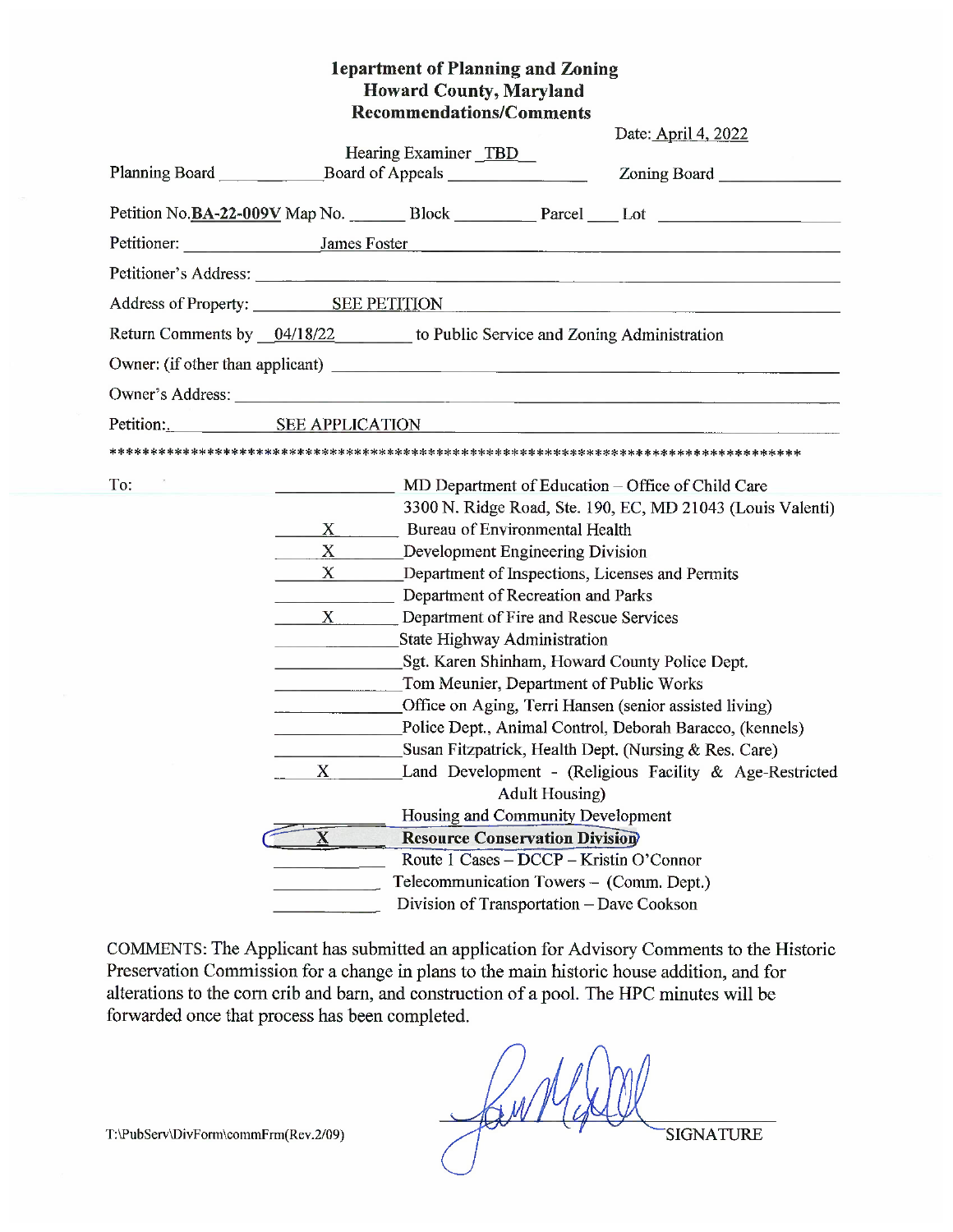

**Subject:** Board of Appeals Case No: BA-22-009v **Applicant: James Foster** Petition: A variance to exceed the height limit of accessory structures and the maximum cumulative lot coverage permitted for accessory sturctures.

- $To:$ Division of Public Service and Zoning Administration Department of Planning and Zoning
- From: Development Engineering Division Department of Planning and Zoning

Date: April 4, 2022

The Development Engineering Division has reviewed the above referenced petition and has no objection.

Based on an examination of the petition, we offer the following comments:

- 1. The request appears to have no adverse engineering impact on the adjacent properties.
- 2. All improvements must comply with current Howard County design criteria including APFO requirements and stormwater management.

If you have any questions concerning this matter, please contact me at extension 2350.

Chad Edmondson, P.E.

Chief

CE/pmt

Thomas Meunier, Director, Department of Public Works cc: Philip M. Thompson, Engineer, Development Engineering Division Amah Binde, Chief, Bureau of Engineering, Department of Public Works Reading File

H:\COMMENTS\BA\_ZB\_NCU\_TU Memos\BA\2022\BA22009v.docx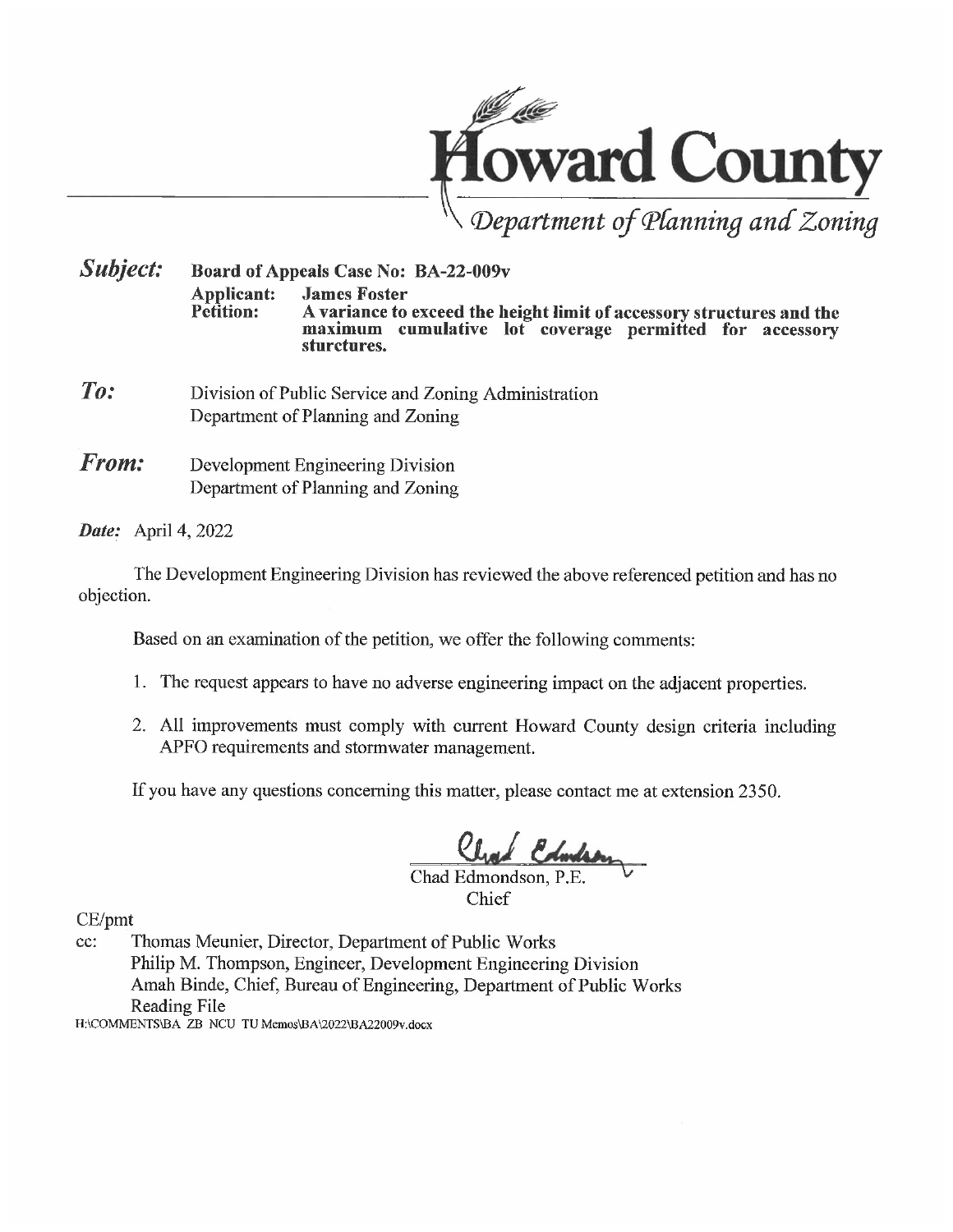# HOWARD COUNTY DEPARTMENT OF PLANNING AND ZONING



3430 Court House Drive  $\blacksquare$  Ellicott City, Maryland 21043

410-313-2350 Voice/Relay

 $\blacksquare$ 

Amy Gowan, Director

FAX 410-313-3467

| Subject: | BA-22-009V 6044 Trotter Road (Foxtrot Manor)                               |
|----------|----------------------------------------------------------------------------|
| To:      | Geoff Goins, Chief<br>Division of Public Service and Zoning Administration |
| Through: | Anthony Cataldo, Chief $\mathcal{U}\ell$<br>Division of Land Development   |
| From:    | Justin Schleicher, Division of Land Development                            |
| Date:    | April 22, 2022                                                             |

The Division of Land Development has reviewed the residential variance petition and has no objection to the request to reconstruct a barn and pool house above the height limitation and lot coverage requirements. Our recommendation is based on the following analysis:

- 1. The property does not appear to be encumbered with environmental features that would require further review from the Division of Land Development.
- 2. If the Limit of Disturbance for the barn, associated driveway, pool house and pool is 5,000 SF or greater, the improvements must adhere to the stormwater management regulations. This will require approval of an Environmental Concept Plan by the Department of Planning and Zoning and issuance of a grading permit from the Department of Inspections, Licenses and Permits.

JS/js T:\DLD- Division of Land Development\Zoning Cases (ZB, BA, AA) - DLD Review Comments